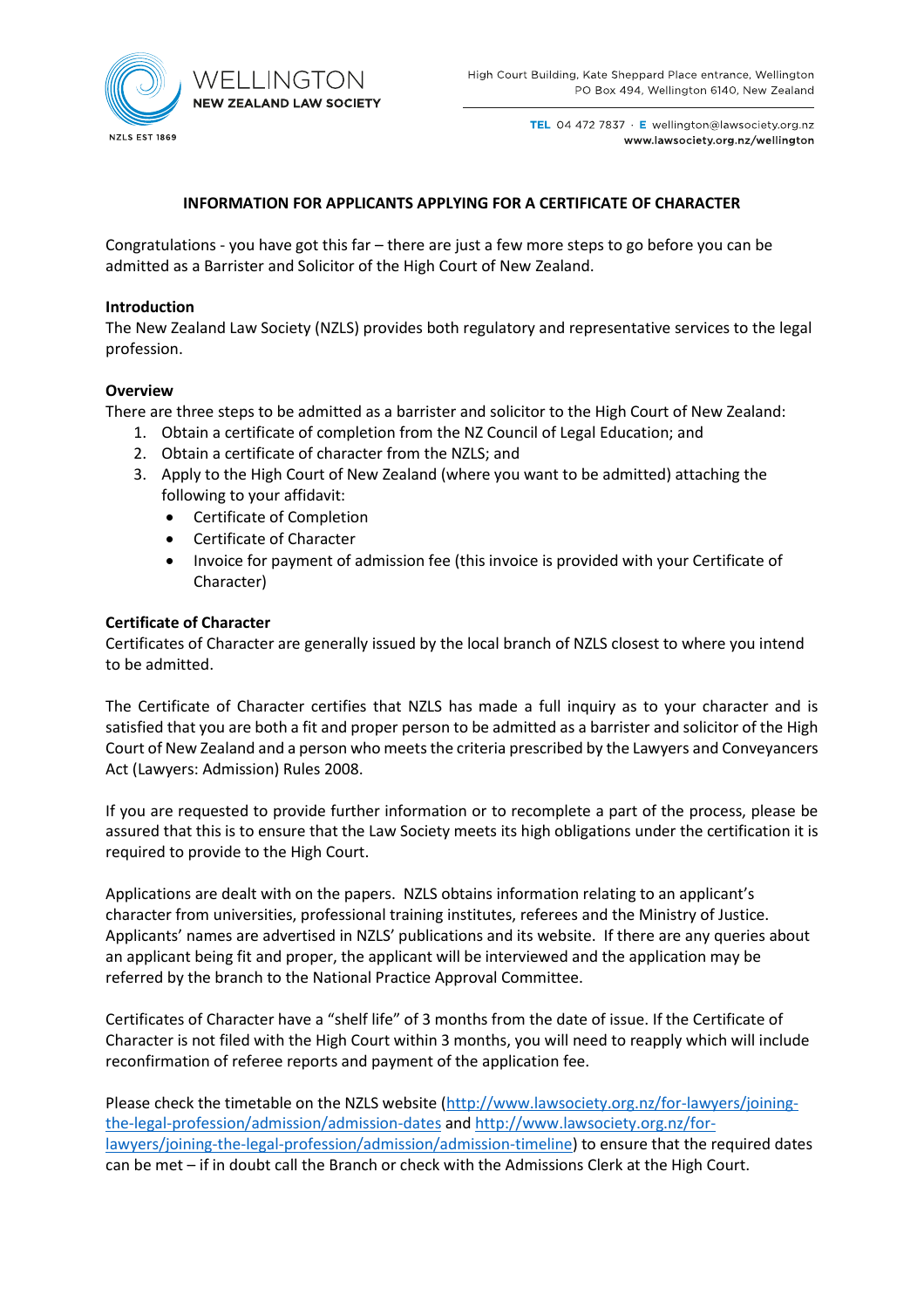# **Where do I find the forms?**

All the information needed is on the Law Society's website at [http://www.lawsociety.org.nz/for](http://www.lawsociety.org.nz/for-lawyers/joining-the-legal-profession)[lawyers/joining-the-legal-profession](http://www.lawsociety.org.nz/for-lawyers/joining-the-legal-profession)

Please read and comply with the notes to the application form. Not doing so may mean that an application is delayed, which could result in missing a chosen admission ceremony.

### **Your application**

To ensure an application is processed on time for the application to the High Court for your intended admission ceremony, please check the following before you submit it:

- Ensure that you sign and complete the application correctly
- Provide original documents where required
- Provide a completed Ministry of Justice criminal conviction check (third party) form with your application – you must use the form which is held on the NZLS website: http://www.lawsociety.org.nz/ data/assets/pdf file/0013/115141/100000-New-Zealand-[Law-Society.pdf.](http://www.lawsociety.org.nz/__data/assets/pdf_file/0013/115141/100000-New-Zealand-Law-Society.pdf)
- Provide a copy of your CV containing all of your employment and academic history. It must state months and years, and if there are any gaps, they must be explained (e.g. travel, unemployed, studying). Information on the CV must match information given on the application form
- Include your student ID number(s) on the application form
- Provide the contact details for any overseas tertiary institutions where study has taken place (name of institution, street address and email contact address). This is not necessary if you have studied overseas as part of a New Zealand University exchange programme.
- Provide sufficient referee reports as per the guidelines (see below)
- Apply on time. The Law Society will endeavour to process late applications but cannot guarantee that you will make your intended admission date.
- Arrange for a criminal conviction check from a country where you have lived for 12 months or more since the age of 18 – this must be sent direct from the relevant overseas authority to the Law Society Branch
- Ensure that your passport is signed before it is witnessed

# **Referee reports**

Think carefully about who you will ask to provide referee reports for you. You will then need to contact the potential referees to ensure that they are willing to provide a referee report and can do so within the available time. Referees should be asked to give full and comprehensive answers to avoid NZLS having to contact them for clarification.

In identifying a referee, these questions should be asked:

- Does the person meet the criteria for a preferred referee?
- Will the person be able to provide the reference by the due date?
- Do they have sufficient English to answer the questions clearly regarding your fitness to practise law?

Referee reports must be sent direct to the Law Society Branch by the referee. If the referee is a practising lawyer, the report can be emailed from the lawyer's work email address otherwise the hard copy original of the referee report must be received. Referees should bear in mind any delays in the regular postal service.

A preferred referee includes:

- Lawyers with current practising certificates
- Chartered accountants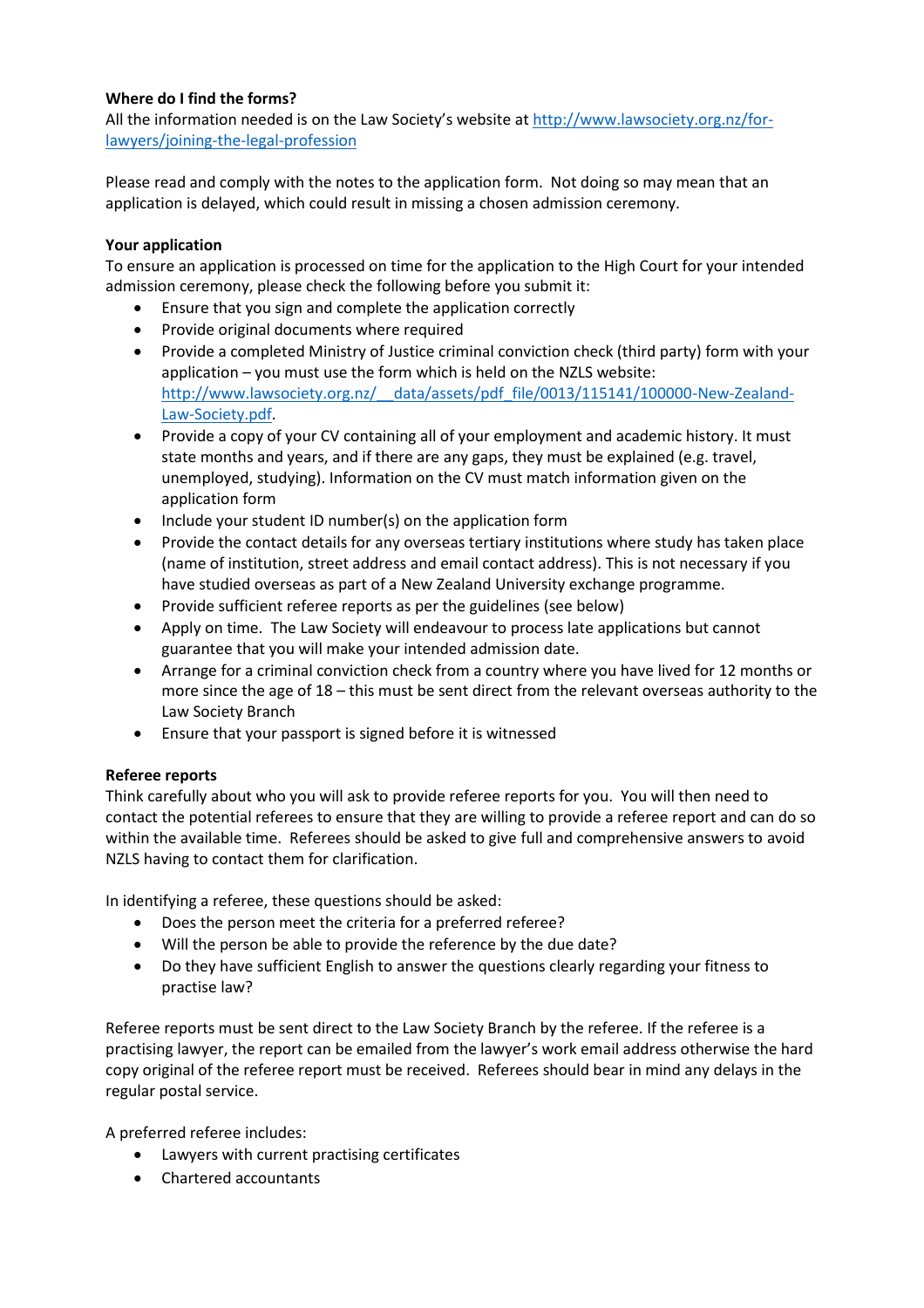- Currently registered:
	- $\triangleright$  Authorised financial advisors
	- ➢ Dentists
	- $\blacktriangleright$  Legal executives
	- ➢ Marriage celebrants
	- ➢ Medical doctors
	- ➢ Nurses
	- ➢ Physiotherapists
	- ➢ Pilots
	- $\triangleright$  Real estate agents
	- ➢ Teachers
	- ➢ Veterinary surgeons
	- ➢ Engineers

Others that can be used:

- University professors who know you outside of university or in the capacity of an employer
- Elders/pastors/priests from a church/temple/synagogue or mosque etc
- Justice of the peace
- Serving officers in the armed forces
- Serving police officers
- Senior government official
- Members of parliament

When you are thinking about whether someone is a preferred referee for the purposes of this application, these questions will help in deciding:

- Would the person have had to go through a character and/or a criminal conviction check before attaining their position
- Does the person belong to a profession where issues of conduct and/or professional standards are regulated?
- Do they know you in a personal capacity and are able to speak to your character?
- Are they in a role that is well respected in their community and consulted by members of the larger community?

Please ensure that:

- all references are on the prescribed form http://www.lawsociety.org.nz/ data/assets/pdf file/0019/5833/Certificate-of-Character-[Referee-Report-form.pdf.](http://www.lawsociety.org.nz/__data/assets/pdf_file/0019/5833/Certificate-of-Character-Referee-Report-form.pdf)
- you have the sufficient number and quality of references
- references are provided by the referee directly to the Law Society Branch that you are applying to. Originals are required (unless emailed by a current lawyer, see note above)
- your general referees meet the criteria for preferred referees (employers are not required to be preferred referees)
- References are not provided by family members

If in doubt as to whether a referee will be accepted the Branch may be contacted before asking the person to fill in a referee report.

# **Frequently asked questions**

Section 9 of the Certificate of Character application form asks questions about whether the candidate is a fit and proper person for admission. This section asks the candidate to declare certain information about certain matters including criminal convictions, health issues and bankruptcy and insolvency.